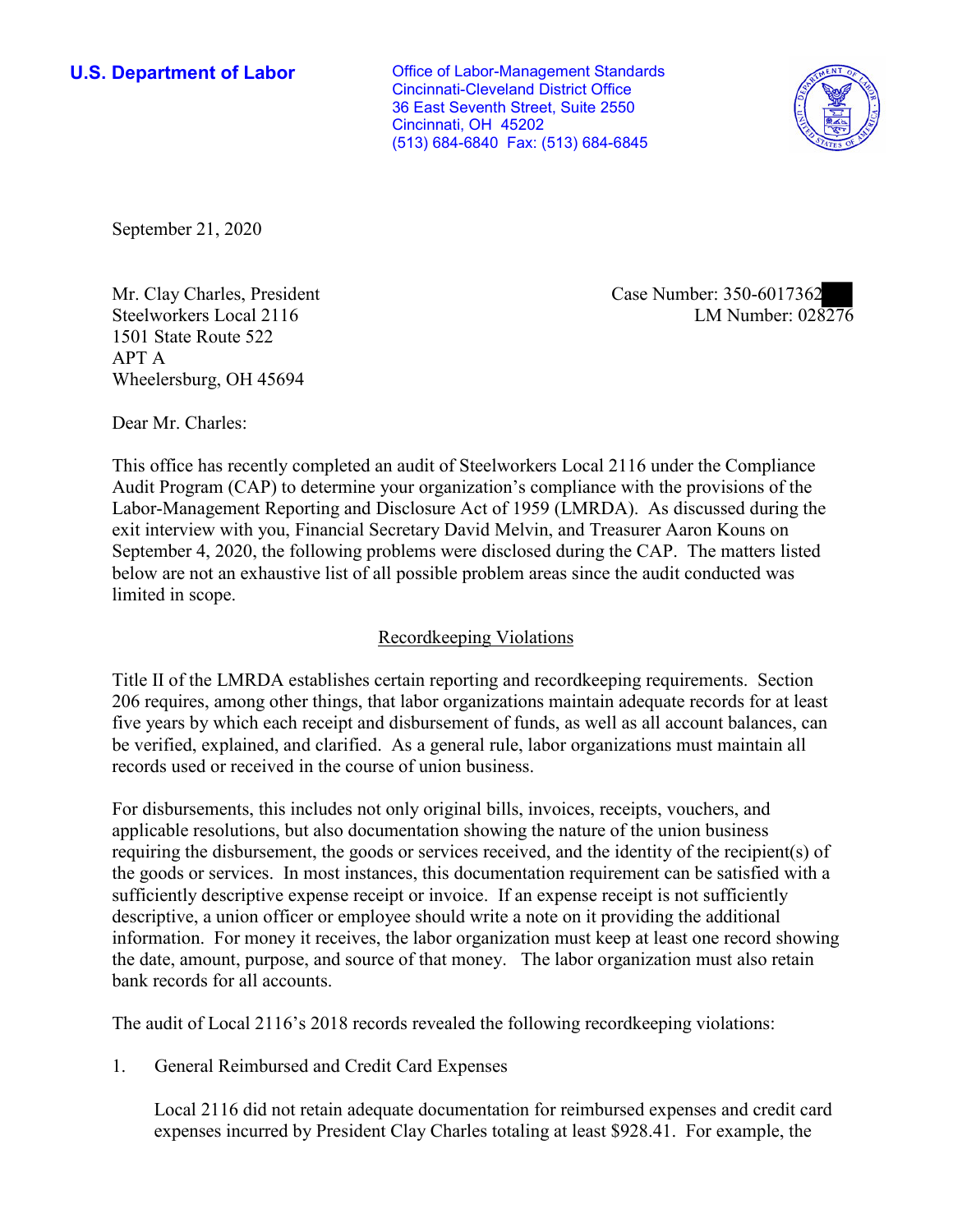maintained a reservation confirmation for a reimbursement of a hotel stay for a local did not obtain original receipts for reimbursements totaling \$447.25 for purchases of supplies and refreshments at Lowes, Kroger, and Walmart. Rather, the local retained copies of the receipts. The local did not retain any receipts for a reimbursement on February 14, 2018 for the purchase of supplies in the amount of \$225.00. Lastly, the local reimbursement on October 2, 2018, rather than the hotel invoice.

 disbursements. The president and treasurer (or corresponding principal officers) of your As noted above, labor organizations must retain original receipts, bills, and vouchers for all union, who are required to sign your union's LM report, are responsible for properly maintaining union records.

2. Meal Expenses

Local 2116 did not require officers and employees to submit itemized receipts for meal expenses totaling at least \$321.24. The union must maintain itemized receipts provided by restaurants to officers and employees. These itemized receipts are necessary to determine if such disbursements are for union business purposes and to sufficiently fulfill the recordkeeping requirement of LMRDA Section 206.

 retained must identify the names of the restaurants where the officers or employees incurred meal expenses. 3. Lost Wages Local 2116 records of meal expenses did not always include written explanations of union business conducted or the names and titles of the persons incurring the restaurant charges. For example, reimbursements to President Clay Charles on November 1, 2018 and December 1, 2018, totaling \$170.51 did not contain any details regarding the union business conducted and the titles of persons attending the meal. Union records of meal expenses must include written explanations of the union business conducted and the full names and titles of all persons who incurred the restaurant charges. Also, the records

 conducted. The OLMS audit found that Local 2116 recorded each date lost wages were Local 2116 did not retain adequate documentation for lost wage reimbursement payments to the union officers totaling at least [\\$8,535.70](https://8,535.70). The union must maintain records in support of lost wage claims that identify each date lost wages were incurred, the number of hours lost on each date, the applicable rate of pay, and a description of the union business incurred, the number of hours lost on each date, the applicable rate of pay, but failed to include a description of the union business conducted.

 that contained a sample of an expense voucher Local 2116 may use to satisfy this During the exit interview, I provided a compliance tip sheet, *Union Lost Time Payments*, requirement. The sample identifies the type of information and documentation that the local must maintain for lost wages and other officer expenses.

4. Disposition of Property

Local 2116 did not maintain an inventory of hats and gift cards it purchased and gave away to members. The union must report the value of any union property on hand at the beginning and end of each year in Item 30 (Other Assets) of the LM-3. The union must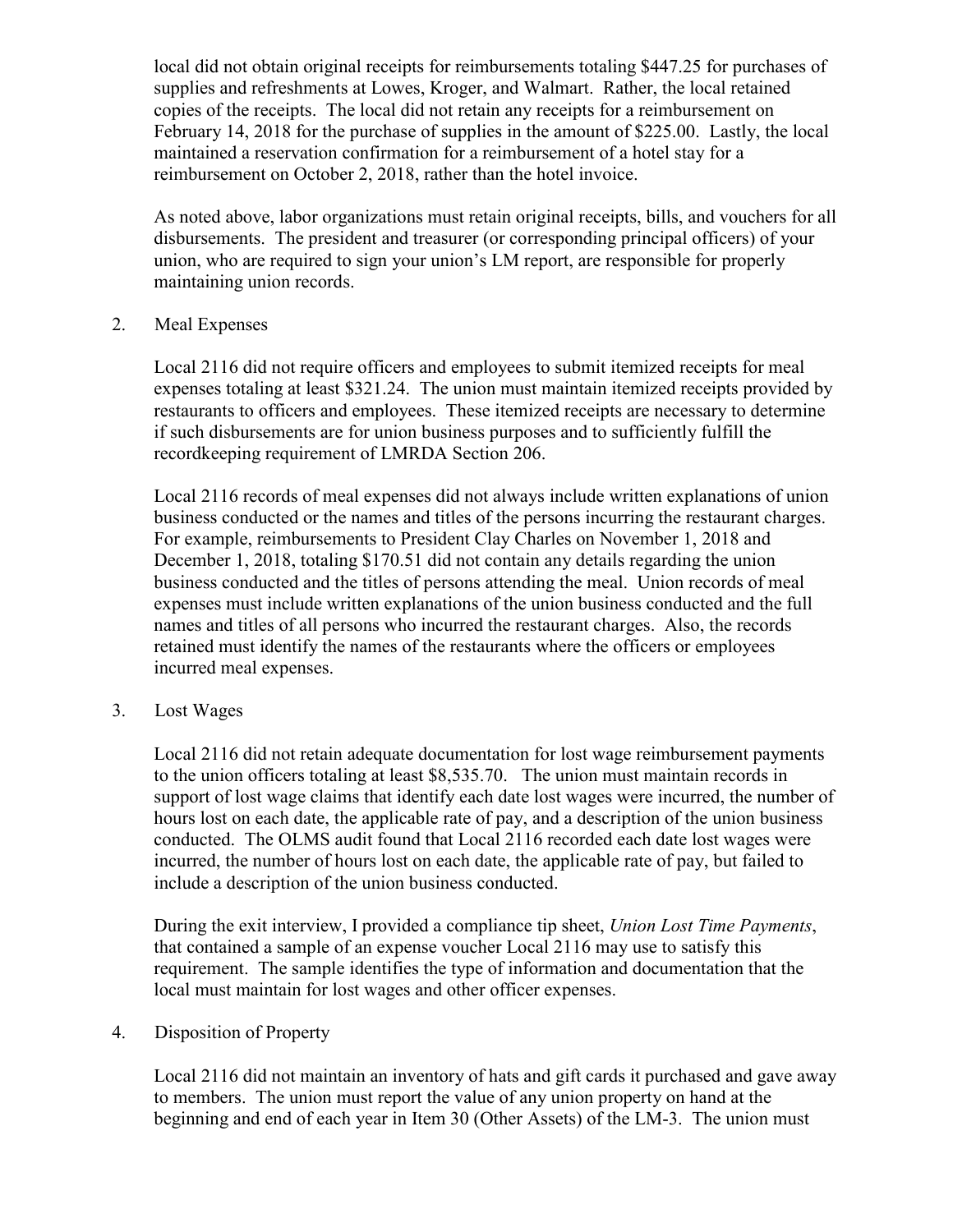retain an inventory or similar record of property on hand to verify, clarify, and explain the information that must be reported in Item 30. The union must record in at least one record the date and amount received from each sale of union hats, jackets, and other items.

 identify the date the items were given away and the recipients of those items. Subsequent identifies the members who received the cards, the list does not identify the date the gift cards were given away to the members. 5. Lack of Salary Authorization In addition, in the case of items given away to members, the union must retain records that to the exit interview, Steelworkers District 1 Staff Representative Randy Basham provided this office with the distribution list of the Kroger gift cards. Although the distribution list

Local 2116 did not maintain records to verify that the salaries reported in Item 24 (All Officer and Disbursements to Officers) of the LM-3 was the authorized amount and therefore was correctly reported. The union must keep a record, such as meeting minutes, to show the current salary authorized by the entity or individual in the union with the authority to establish salaries.

 Based on your assurance that Local 2016 will retain adequate documentation in the future, OLMS will take no further enforcement action at this time regarding the above violations.

## Reporting Violations

 Labor Organization Annual Report (Form LM-3) filed by Local 2116 for the fiscal year ended The audit disclosed a violation of LMRDA Section 201(b), which requires labor organizations to file annual financial reports accurately disclosing their financial condition and operations. The December 31, 2018, was deficient in the following areas:

1. Disbursements to Officers (LM-3)

Local 2116 did not include some reimbursements to President Clay Charles totaling at least \$446.00 in the amounts reported in Item 24 (All Officers and Disbursements to Officers). It appears the union erroneously reported these payments in Item 54 (Other Disbursements).

 issued to a hotel) or for transportation by a public carrier (such as an airline) for an officer The union must report most direct disbursements to Local 2116 officers and some indirect disbursements made on behalf of its officers in Item 24. A "direct disbursement" to an officer is a payment made to an officer in the form of cash, property, goods, services, or other things of value. See the instructions for Item 24 for a discussion of certain direct disbursements to officers that do not have to be reported in Item 24. An "indirect disbursement" to an officer is a payment to another party (including a credit card company) for cash, property, goods, services, or other things of value received by or on behalf of an officer. However, indirect disbursements for temporary lodging (such as a union check traveling on union business should be reported in Item 48 (Office and Administrative Expense).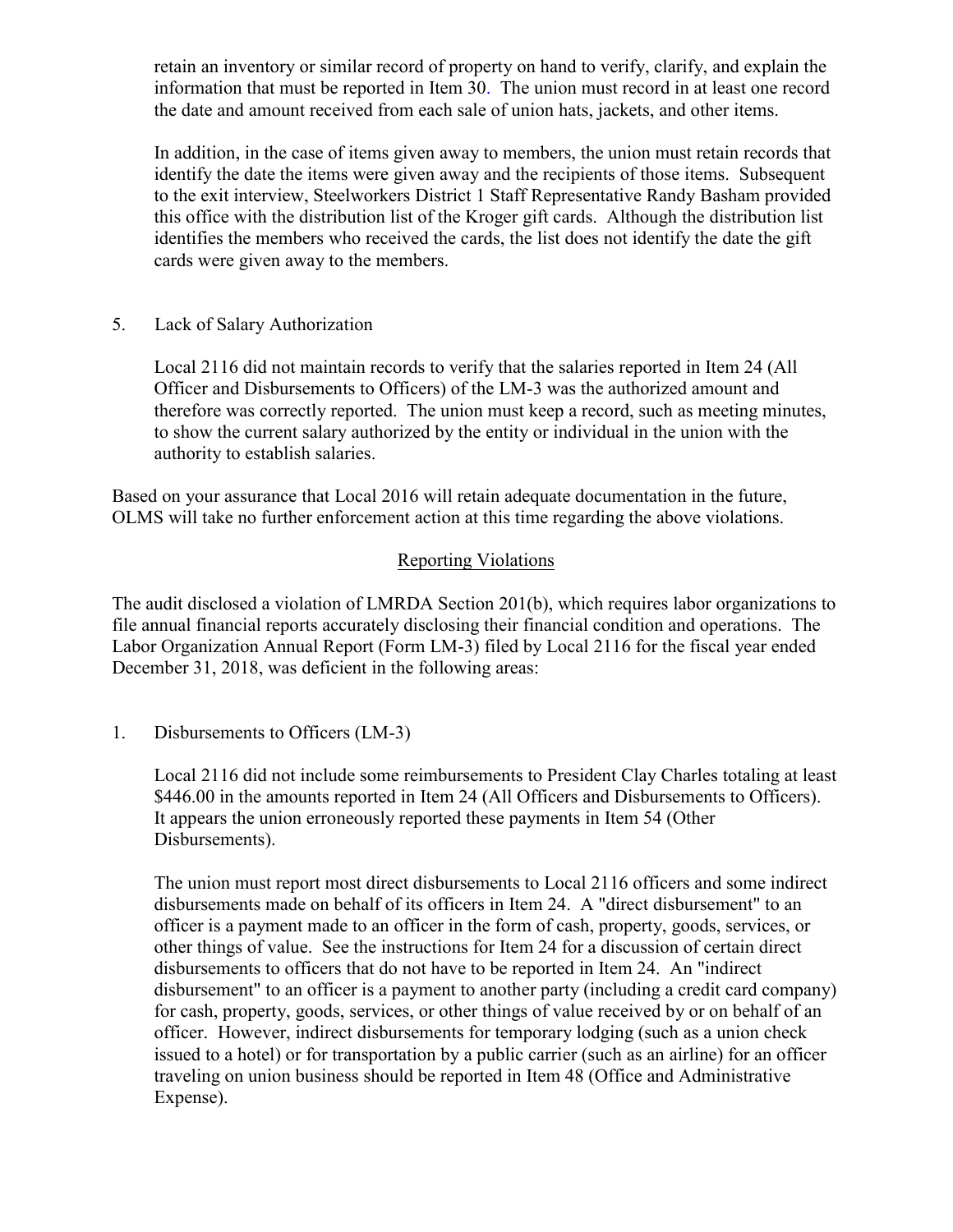## 2. Acquisition/Disposition of Property

During 2018, Local 2116 purchased hats and Kroger gift cards totaling [\\$2,056.88](https://2,056.88) and \$[2,400.00](https://2,400.00), respectively, which were provided to members. However, Item 13 was not answered affirmatively and the value of the hats and gift cards and the recipients of the items were not included Item 56 Additional Information.

3. Rates of Dues and Fees

Review of the LM-3 revealed Local 2116 reported an initiation fee of \$10.00. However, you confirmed the local does not have an initiation fee.

 items, but Local 2116 has agreed to properly report the deficient items on all future reports it files with OLMS. files with OLMS. I am not requiring that Local 2116 file an amended LM report for 2018 to correct the deficient

## Other Issues

1. Signing Blank Checks

 checks that contained only one or two signatures. Your union's bylaws require that all During the audit, you advised that you signed six blank checks which were used by Steelworkers District 1 Staff Representative for contract negotiations and for the purchase of Kroger gift cards. I also discussed with you that the audit identified five checks be signed by the president, financial secretary, and treasurer. The three signature requirement is an effective internal control of union funds. Its purpose is to attest to the authenticity of a completed document already signed. However, signing a blank check in advance does not attest to the authenticity of a completed check, and negates the purpose of the three signature requirement. OLMS recommends that Local 2116 review these procedures to improve internal control of union funds.

2. Failure to Deposit a Receipt

The audit revealed that Local 2116 did not deposit a check in the amount of \$100.00 from the unity Center, da<br>16. During the<br>Treasurer South Point Community Center, dated July 1, 2018. The check is payable to c/o Local Union 2116. During the exit interview, I advised you to contact South Point Community Center Treasurer to obtain a new check for deposit.

3. Segregation of Duties

The audit revealed one officer receives the mail, prepares deposit slips, endorses checks, makes deposits, and records deposits in the local's financial records. I discussed the financial integrity protections provided by segregating the duties with regard to the receipt and subsequent deposit of funds.

4. Meeting Minutes

A review of Local 2116's meeting minutes revealed the minutes do not reflect the membership's vote with regard to motions made and seconded. Rather, motions are deemed